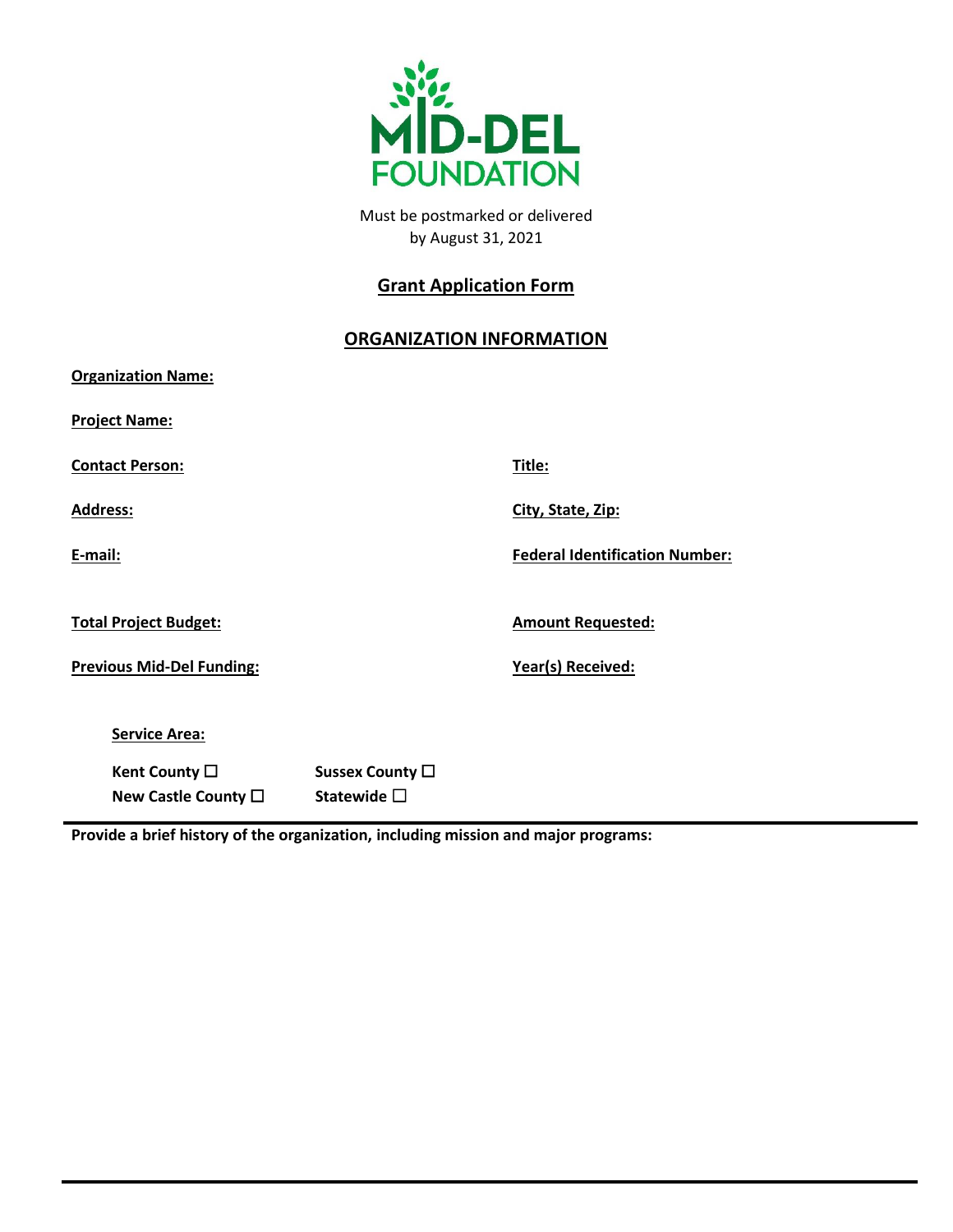Organizations applying for grants must complete this form and limit responses to the space provided. This provides a concise, standardized way for the Mid-Del Foundation to compare all applicants. *No other forms will be accepted. Submit only the requested attachments.*

**Organizations annual budget: \$\_\_\_\_\_\_\_\_\_\_\_\_\_\_\_\_\_\_\_\_\_**

# **PROJECT INFORMATION**

**Summarize project to be funded, including how funds from the Mid-Del Foundation will be used:**

**List your project goals and objectives:**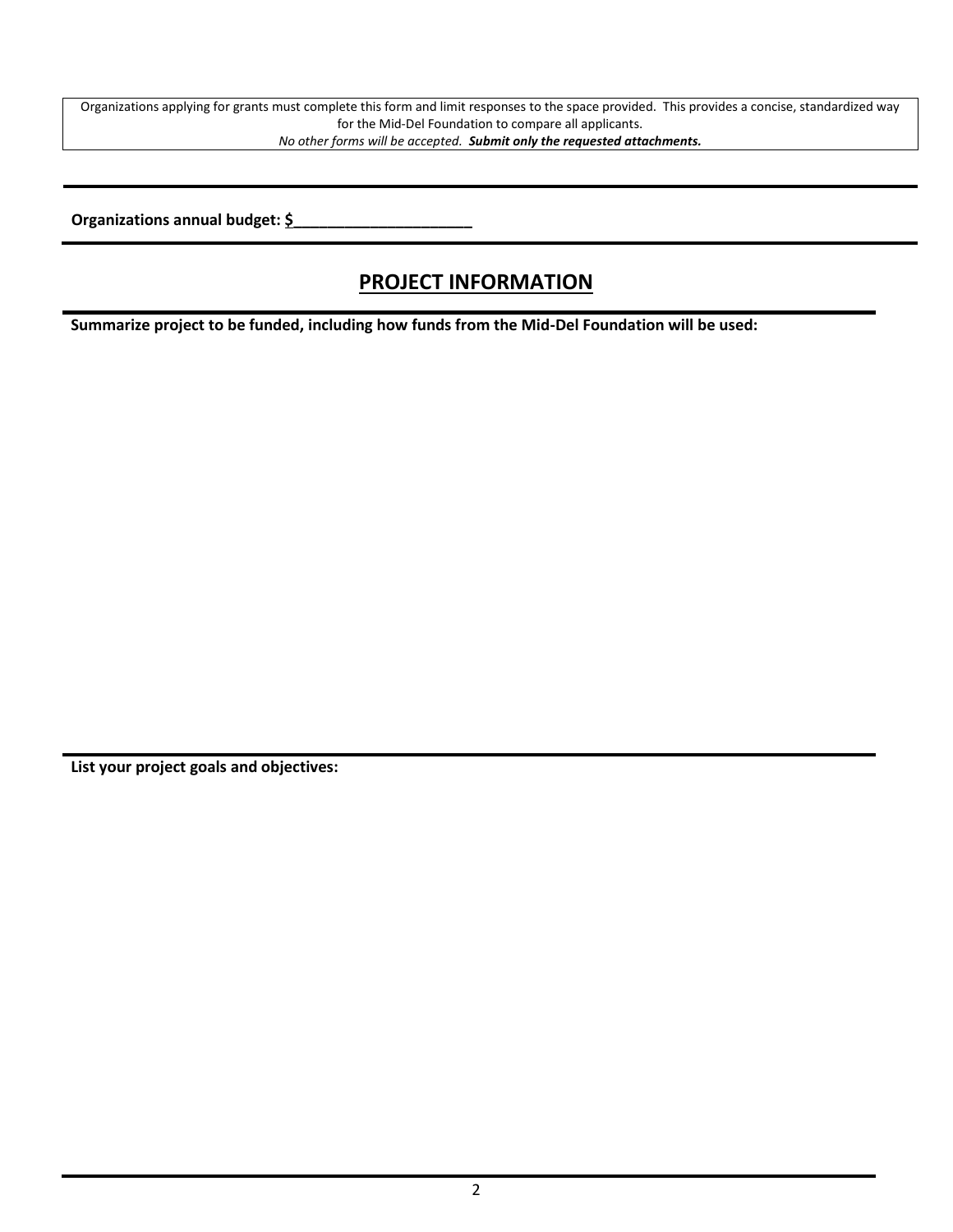**Describe constituency and number of people to be served by this project:**

**Explain the community need for the project:**

**Will completion of this project impact your future operating budgets? If so, how?**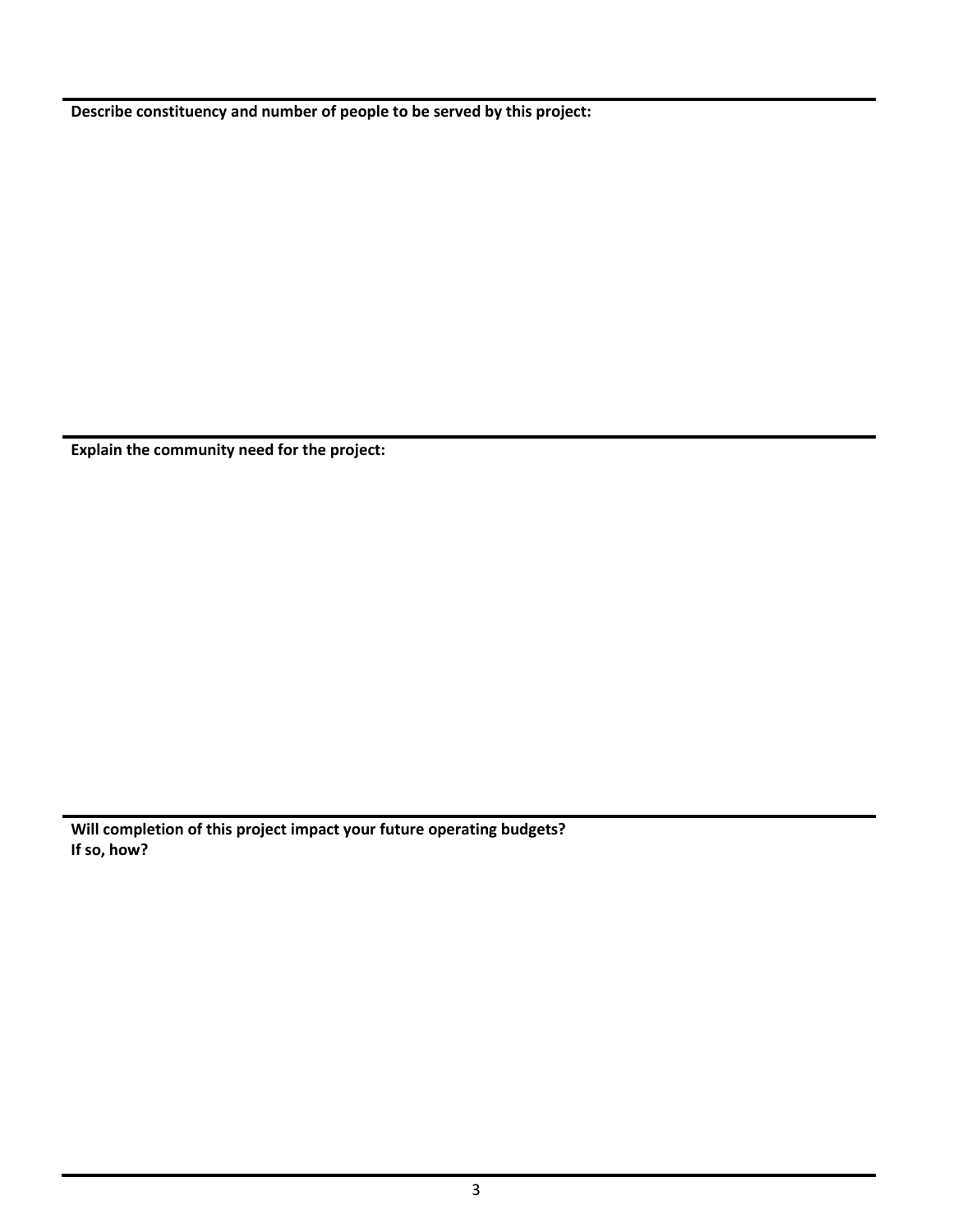## **OTHER FUNDING SOURCES**

**List requests to other sources and dollar amount requested:**

**List other funding received for this project:**

**When is money needed for this project and what is the expected project completion date?**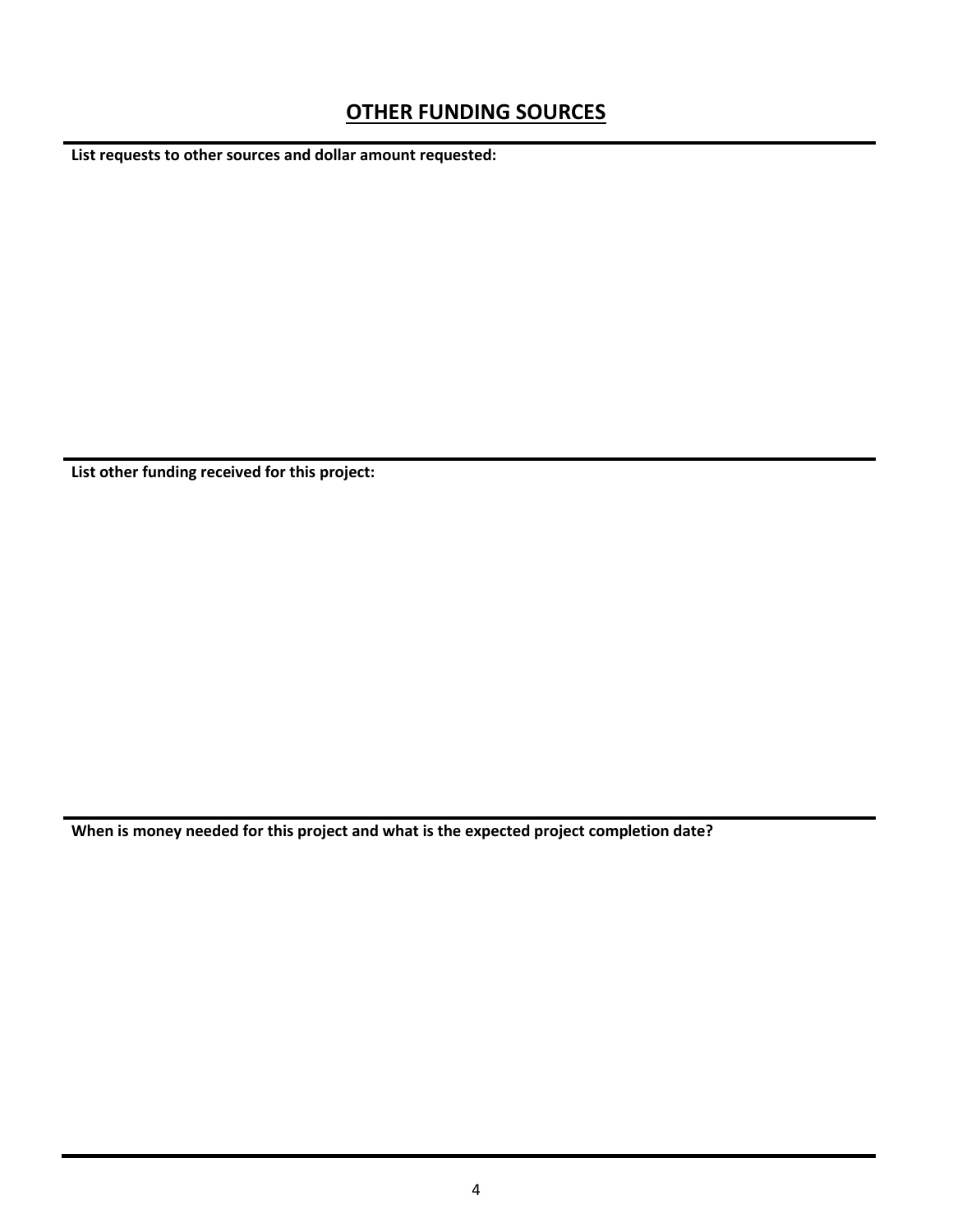### **REQUIRED ATTACHMENTS:**

| 501(c)(3) Determination Letter $\Box$                                                |
|--------------------------------------------------------------------------------------|
| Most recent Budget, Balance Sheet (audited if available) and Income Statement $\Box$ |
| Board of Directors List $\Box$                                                       |
| Mid-Del Disclosure Statement $\Box$                                                  |
| Project Budget $\Box$                                                                |

#### **REQUIRED SIGNATURES:**

*The Mid-Del Foundation seeks to conduct its business in accordance with the highest ethical and community standards.*

*Applicant organization does not discriminate in staffing or services on the basis of race, religion, gender, age, disability, national origin, or sexual orientation.*

**Executive Director: Print Full Name:**

**Board President/Chair: Print Full Name: Print Full Name: Print Full Name: Print Full Name: Print Full Name: Print Full Name: Print Full Name: Print Full Name: Print Full Name: Print Full Name: Print** 

**Send completed application form/USB drive to: Nicole Boone**

 **Harrington Raceway, Inc. 15 West Rider Road Harrington, DE 19952**

**or e-mail/scan to: [nboone@harringtonraceway.com \(](mailto:nporter@harringtonraceway.com)Faxes will not be accepted)**